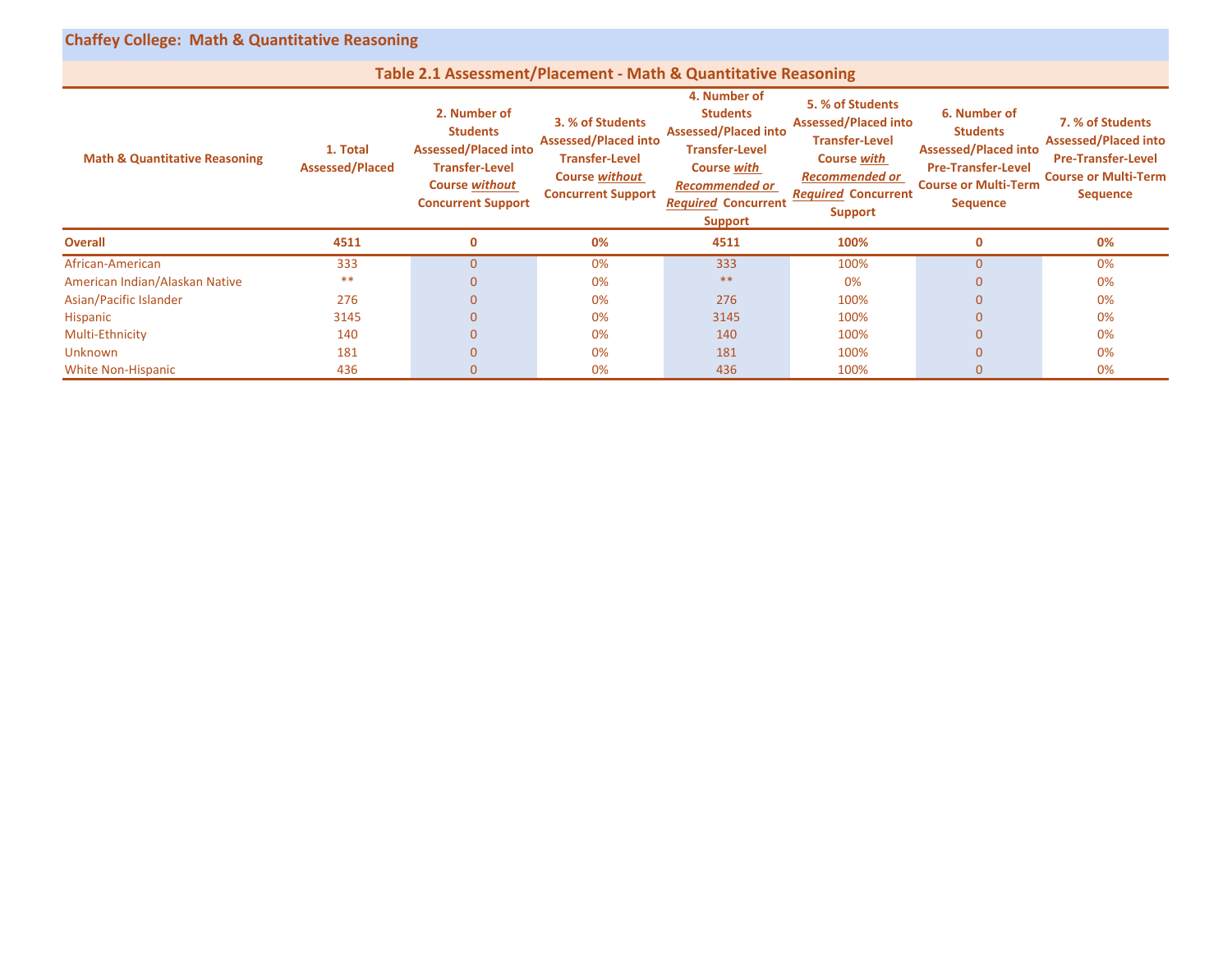| <b>Table 2.2. Enrollment - Math &amp; Quantitative Reasoning</b> |                   |                                                                                                                                    |                                                                                                                 |                                                                                                                                                                     |                                                                                                                                                |                                                                                             |                                                                                                                                             |
|------------------------------------------------------------------|-------------------|------------------------------------------------------------------------------------------------------------------------------------|-----------------------------------------------------------------------------------------------------------------|---------------------------------------------------------------------------------------------------------------------------------------------------------------------|------------------------------------------------------------------------------------------------------------------------------------------------|---------------------------------------------------------------------------------------------|---------------------------------------------------------------------------------------------------------------------------------------------|
| <b>Math &amp; Quantitative Reasoning</b>                         | 1. Total Enrolled | 2. Number of<br><b>Students Who</b><br><b>Enrolled in Transfer-</b><br><b>Level Course</b><br>without Concurrent<br><b>Support</b> | 3. % of Students<br><b>Enrolled in Transfer-</b><br><b>Level Course</b><br>without Concurrent<br><b>Support</b> | 4. Number of<br><b>Students Enrolled in</b><br><b>Transfer-Level</b><br><b>Course with</b><br><b>Recommended or</b><br><b>Required Concurrent</b><br><b>Support</b> | 5. % of Students<br><b>Enrolled in Transfer-</b><br>Level Course with<br><b>Recommended or</b><br><b>Required Concurrent</b><br><b>Support</b> | 6. Number of<br><b>Students Enrolled in</b><br><b>Pre-Transfer-Level</b><br><b>Sequence</b> | 7. % of Students<br><b>Enrolled in Pre-</b><br><b>Transfer-Level</b><br><b>Course or Multi-Term Course or Multi-Term</b><br><b>Sequence</b> |
| <b>Overall</b>                                                   | 2314              | $\mathbf 0$                                                                                                                        | 0%                                                                                                              | 2032                                                                                                                                                                | 88%                                                                                                                                            | 282                                                                                         | 12%                                                                                                                                         |
| African-American                                                 | 150               | $\Omega$                                                                                                                           | 0%                                                                                                              | 126                                                                                                                                                                 | 84%                                                                                                                                            | 24                                                                                          | 16%                                                                                                                                         |
| American Indian/Alaskan Native                                   | **                | $\theta$                                                                                                                           | 0%                                                                                                              | $* *$                                                                                                                                                               | 0%                                                                                                                                             | $\Omega$                                                                                    | 0%                                                                                                                                          |
| Asian/Pacific Islander                                           | 179               | $\Omega$                                                                                                                           | 0%                                                                                                              | 168                                                                                                                                                                 | 94%                                                                                                                                            | 11                                                                                          | 6%                                                                                                                                          |
| Hispanic                                                         | 1611              | $\theta$                                                                                                                           | 0%                                                                                                              | 1401                                                                                                                                                                | 87%                                                                                                                                            | 210                                                                                         | 13%                                                                                                                                         |
| Multi-Ethnicity                                                  | 65                | $\Omega$                                                                                                                           | 0%                                                                                                              | 65                                                                                                                                                                  | 100%                                                                                                                                           | $**$                                                                                        | 0%                                                                                                                                          |
| <b>Unknown</b>                                                   | 75                | $\theta$                                                                                                                           | 0%                                                                                                              | 62                                                                                                                                                                  | 83%                                                                                                                                            | 13                                                                                          | 17%                                                                                                                                         |
| <b>White Non-Hispanic</b>                                        | 234               | $\Omega$                                                                                                                           | 0%                                                                                                              | 210                                                                                                                                                                 | 90%                                                                                                                                            | 24                                                                                          | 10%                                                                                                                                         |